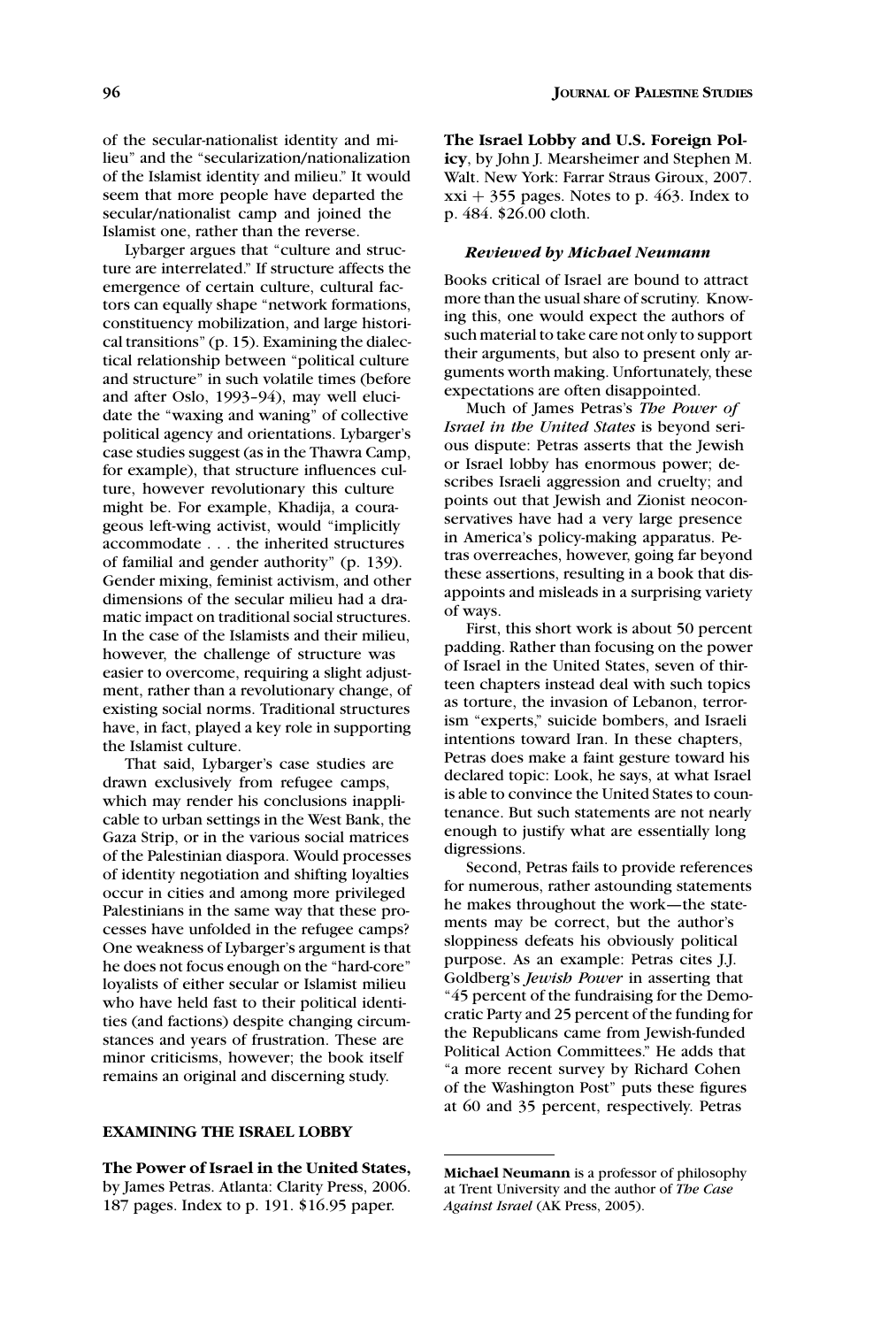### **RECENT BOOKS 97**

has a footnote to Goldberg, but he provides no page numbers, and I couldn't find the 45 and 25 percent figures in Goldberg's book. Goldberg's estimates are not, as Petras claims, based on data, but rather on conversations, and Goldberg stresses that the totals are uncertain and include "undisciplined" contributions from Jewish individuals. His high figure for Democratic contributions, "about" 50 percent, does not apply to the whole spectrum of congressional candidates, only to "individual legislators with close ties to the Jewish community" (Goldberg, p. 276). As for the Richard Cohen survey, no reference is given, nor have I been able to find any despite extensive searches. Petras's claims about Jewish funding for Republican candidates are equally shaky. Finally, and more generally, Petras is fond of referring to unnamed sources for such highly controversial matters as Israeli foreknowledge of the attacks of 11 September 2001; this amounts to little more than rumor-mongering.

Third, Petras persistently overstates his case. He speaks, for instance, of "Israeli tyranny over Washington" (p. 75) and Israel's "hegemony over Congress" (p. 127), a problematic claim implying that Israel is able to get whatever it wants from the United States. It is well known, however, that the Israeli government would like to make war on Syria, bomb Iran, destroy the refugee camps in Lebanon, expel the Palestinians into Jordan, sell high-tech arms to China, have the United States recognize the legitimacy of the occupation, and above all, make Jerusalem its capital. If Israel enjoys such "hegemony" over the United States, why doesn't all this happen?

Finally, there is a pervasive flaw in Petras's approach: In evaluating Israel's influence in U.S. policy-making, Petras takes into account only Israel and the United States. The rest of the Middle East, both lands and peoples, make only cameo appearances, primarily as victims. A broader perspective would make it clear that Petras's "hegemony" claim needs a far stronger defense.

For example: Gamal Abdel Nasser makes no appearance in Petras's work, even though the nature of the United States' relationship with Israel had much to do with American fears that Nasser would bring revolution to the Arab world (and bring the Soviets in its wake). From the late 1950s into the late 1980s, Israel functioned as a counterweight to Soviet influence; the U.S.-Israel alliance may thus have emerged from a real

community of interest, one that vanished with the fall of the Soviet Union. As for the massive amount of U.S. aid to Israel, Petras fails to mention that despite Israel's lobbying efforts, more U.S. military hardware goes to Saudi Arabia, the Gulf States, Jordan, and Egypt. The significance of these points is certainly debatable, and perhaps Israel does indeed dominate U.S. policy-making. Petras, however, does nothing to establish this.

By contrast, *The Israel Lobby and U.S. Foreign Policy*, by Harvard professor Stephen Walt and University of Chicago professor John Mearsheimer, is a much more powerful work. The authors surpass most interpreters in establishing that U.S. support for Israel, at least in the post-Soviet era, often runs contrary to American foreign policy interests. They further hypothesize that the Israel lobby distorts U.S. policy objectives by pressuring both the legislative and executive branches.

This is a reasonable supposition, but Walt and Mearsheimer are distracted from their agenda by their eagerness to fend off accusations of anti-Semitism. Regrettably, these efforts have proved futile and do considerable damage to the book itself.

For one thing, Walt and Mearsheimer descend into nonsense such as: "We fully agree with [American Jewish leader] Malcolm Hoenlein . . . that 'it is safe to say that American Jews are among the most patriotic and loyal of American citizens' " (p. 147). No basis is offered for this kind of statement.

Or: "trying to restrict support for pro-Israel groups would clearly be anti-Semitic, as all Americans are within their rights to contribute to any legitimate cause" (p. 349). Anti-Semitism and opposition to Israel are distinct phenomena, however; such measures would therefore neither stigmatize nor harm the many Jews who—as the authors themselves note—do not support Israel. The statement further introduces the question of "legitimacy," and, illogically, it offers unconstitutionality as evidence for racism.

Worse, caution induces the authors to water down their hypothesis to the point of triviality. They define the "Israel lobby" as a diffuse group of Israel supporters, not all of whom, by any means, are Jewish. In other words, their thesis is that Israel's supporters have a lot of political clout—which is pretty much already known. Much of the book is devoted to expanding on this theme under nebulous headings like "dominating public